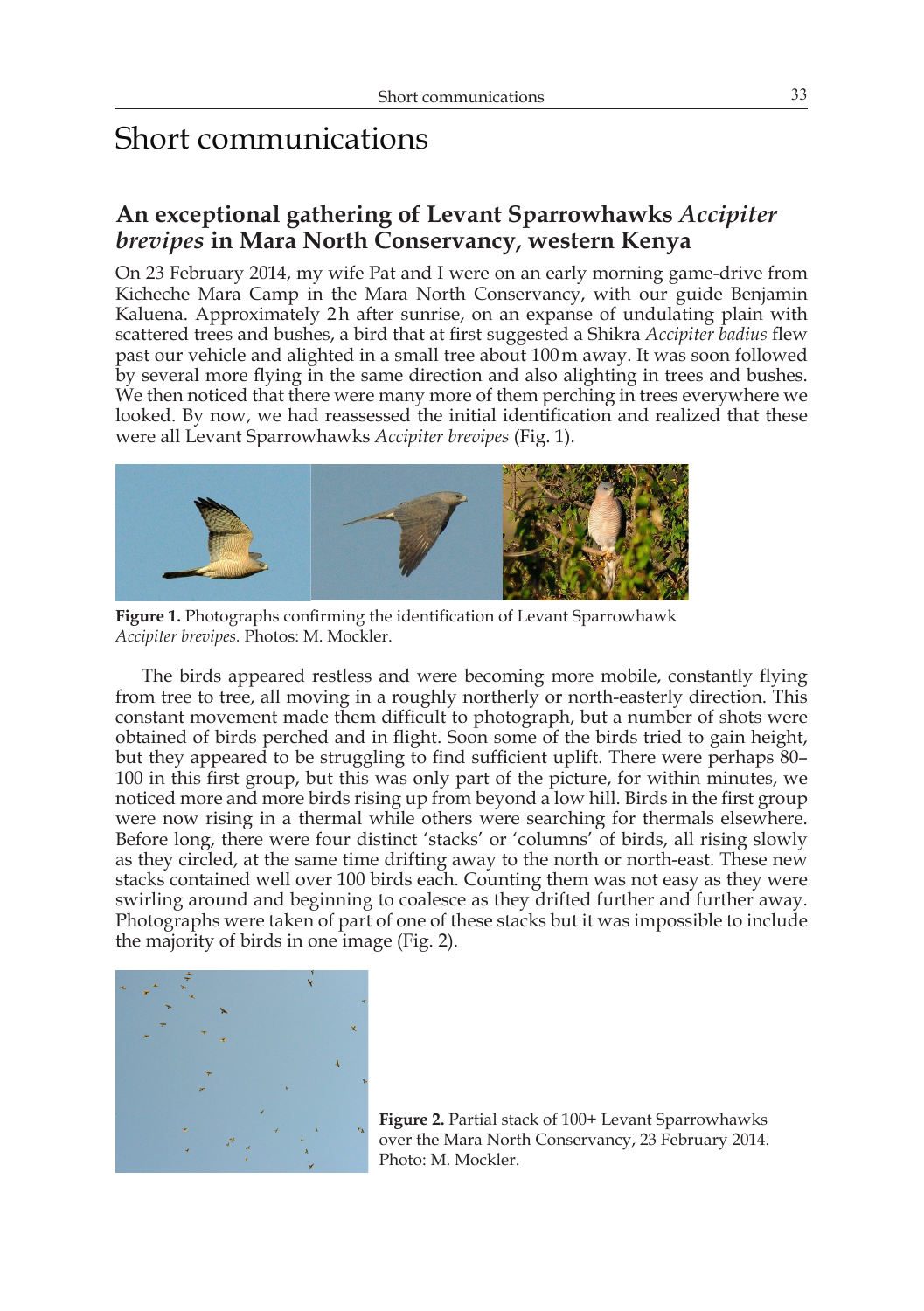We eventually assumed that the action was over, but some 10 min later more birds appeared from over a ridge, rising as they flew past us and drifting away in the direction the others had gone. Incredible as it seemed, we estimated we had seen a minimum of 600 birds—and this was probably a conservative estimate.

#### **Mike Mockler**

*Gulliver's Cottage, Chapel Rise, Avon Castle, Ringwood, Hampshire, BH24 2BL, UK. Email: mike@ mikemockler.co.uk*

**Editorial note:** Until recently there had been no more than about 20 records of Levant Sparrowhawk in East Africa, nearly all from Kenya, and most of these of single birds. Then in January 2009 a gathering of at least 7–12 birds was seen in south-west Tanzania (N.E. Baker *in litt*.) and this has been followed by sightings of further groups in western Kenya, 23 birds together in January 2010 (D.J. Fisher *in litt*.) and 12 in February 2012 (S. Bird). The species' status and wintering in Sudan and Ethiopia is still little understood. This Mara sighting is thus all the more remarkable.

*Scopus* 36(1): 33–34, January 2016 Received 26 October 2015

# **Recent undocumented Kenya records of the Grey-chested Babbler** *Kakamega poliothorax*

Our attention has been drawn to the status of the Grey-chested Babbler *Kakamega poliothorax* by the *Checklist of the Birds of Kenya* (EANHS 2009), which states that there are no documented records of the species in Kenya since 1979. Though Kenya is at the extreme eastern edge of the species' global range, pre-1979 records recognized the species in Kakamega Forest and North Nandi and South Nandi Forests, and formerly also at Mt Elgon and Lerundo (Britton 1980; Zimmerman *et al*. 1999; Fry *et al*. 2000).

Our perusal of old ringing books available at the Ornithology section of the National Museums of Kenya has shown that the species still exists in some of its known range and may be more common than the checklist suggests. We have collated the available data from museum specimens, ringing books and unpublished reports of expeditions to Kakamega, South Nandi and North Nandi Forests. Various biodiversity survey expeditions with varying objectives have been conducted in these forests since 1979.

During a mist netting survey in Kakamega for the Kenya Indigenous Forest Conservation Programme (KIFCON) project between 11 April 1993 and 22 May 1993, five individuals of *Kakamega poliothorax* were caught in the Buyangu area. All of these were ringed by L. Bennun, who aged them as adults, and two were re-trapped at the same net site a few days later. A previous survey by Waiyaki and Bennun (1992) had failed to catch the species at any of the sites they mist-netted within Kakamega Forest, including the Buyangu area, but they acknowledged that this visit was short. Mann (1980) notes that *K. poliothorax* is very local and faithful to its territory and thus nets placed in the wrong place, even during a long survey, would fail to capture the species. T. Imboma (Ornithology Section, National Museums of Kenya) who regularly rings birds for monitoring around the Ikuywa river area of Kakamega Forest, caught another four in 2005 and two more in January 2014. The most recent records are those of H. Oelke (University of Grottingen, Germany) in Kakamega in February 2015. Two were caught in the Ikuywa river area, one of which was a retrap of a bird ringed by T. Imboma in 2014 at the same site. In all we have retrieved details of 13 ringing captures in Kakamega Forest since 1979, and these are listed together with biometric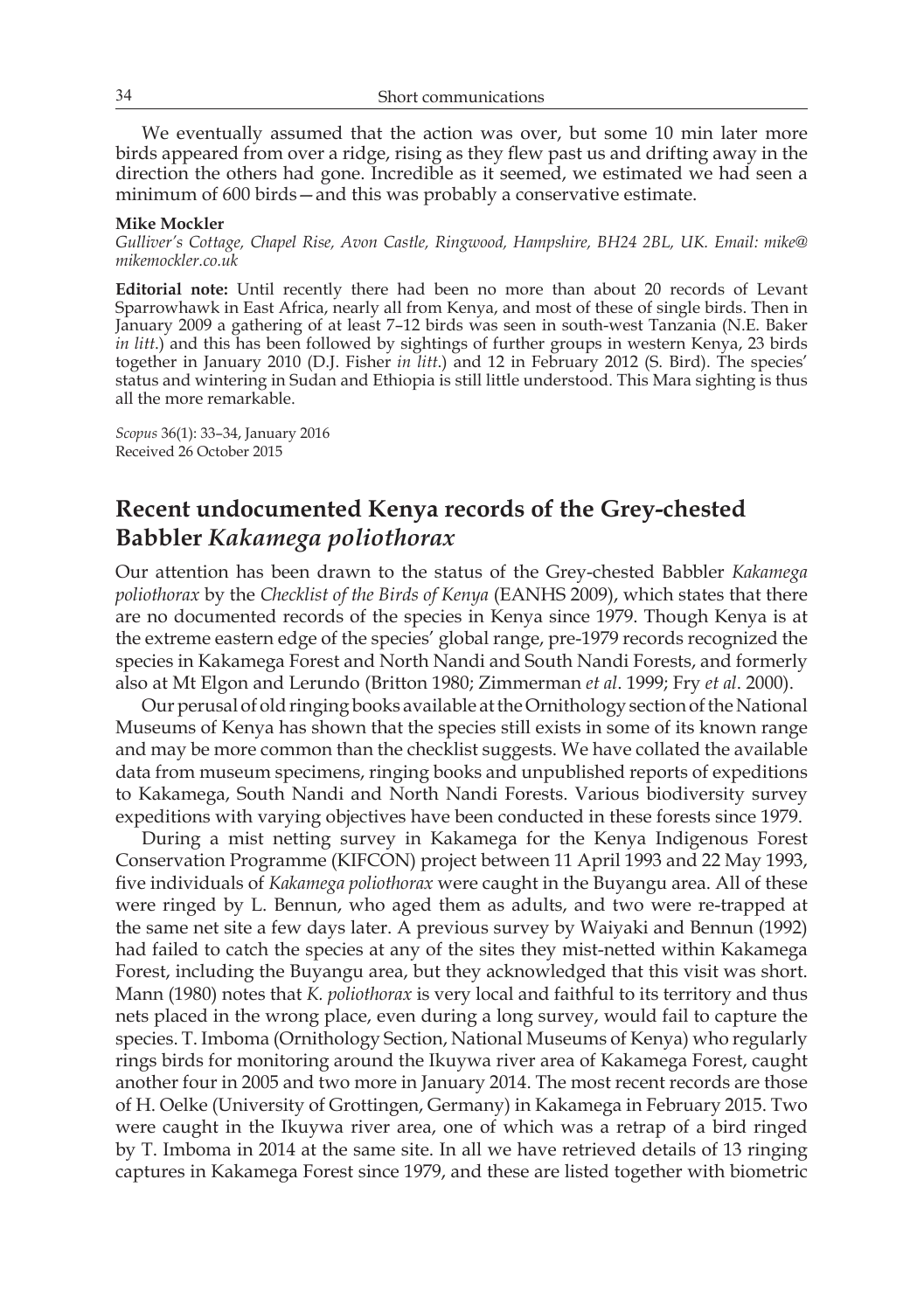data in Table 1. An additional record was submitted to the Kenya Bird Map database (kenyabirdmap.adu.org.za) in January 2015 for pentad (0015c3450) which covers the southern part of Kakamega Forest including the Ikuywa River area.

The most recent Museum specimens of *K. poliothorax* were collected in 1979 in the North Nandi Forest, but there have been no records from either North Nandi or South Nandi since. A short expedition by Waiyaki (1998) to South Nandi did not record it, and several more recent surveys of these two forests failed to find it. But the species is undoubtedly likely to be recorded in both North Nandi and South Nandi if more comprehensive surveys are conducted. In view of its high site fidelity, it would be worth attempting to map territories, as well as establishing the current population within the three forests.

| Ring<br>number | Date        | Site     | Age    | Ringer    | Wing | Tarsus | Tail | Head to<br>bill |
|----------------|-------------|----------|--------|-----------|------|--------|------|-----------------|
| A58278         | 5 May 1993  | Buyangu  | Adult  | L. Bennun | 87   | 34.4   | 79   |                 |
| A58278         | 6 May 1993  | Buyangu  |        | L. Bennun |      |        |      |                 |
| X80786         | 7 May 1993  | Buyangu  | Adult  | L. Bennun | 76   | 29.0   | 73   | 32.9            |
| A58292         | 7 May 1993  | Buyangu  | Adult  | L. Bennun | 86   | 35.5   | 80   | 36.7            |
| A59292         | 8 May 1993  | Buyangu  |        | L. Bennun |      |        |      |                 |
| AA12514        | 25 May 2005 | Ikuywa   | Adult  | T. Imboma | 80   | 35.2   |      | 38.4            |
| AA12519        | 25 May 2005 | Ikuywa   | Sub-ad | T. Imboma | 77   | 34.5   |      | 38.4            |
| AA12702        | 23 Sep 2005 | Isecheno | Adult  | T. Imboma | 85   | 39.7   |      | 34.5            |
| AA12939        | 30 Sep2005  | Ikuywa   | Adult  | T. Imboma | 80   | 34.7   |      | 33.6            |
| AA30707        | 8 Jan 2014  |          | Adult  | T. Imboma | 89   | 40.1   |      | 34.7            |
| AA30708        | 8 Jan 2014  |          | Adult  | T. Imboma | 87   | 38.6   |      | 34.8            |
| AA33399        | 23 Feb 2015 |          | Adult  | H. Oelke  | 85   |        |      | 32.8            |
| AA30708        | 23 Feb 2015 |          | Adult  | H. Oelke  |      |        |      |                 |

**Table 1.** Ringing records of *Kakamega poliothorax* in Kenya since 1979. Ring numbers in bold indicate retrapped individuals. Buyangu, Ikuywa and Isecheno are all within Kakamega Forest. All measurements are in mm.

### **References**

- Bennun, L.A. & Waiyaki, J.E.M. 1992. An Ornithological survey of Kakamega Forest. Research Report of the Centre for Biodiversity, National Museums of Kenya: Ornithology 4: 1–47.
- Britton, P.L. (ed). *Birds of East Africa: their habitat, status and distribution*. Nairobi: EANHS.
- EANHS 2009. *Checklist of the Birds of Kenya* 4th Edition. Nairobi: Bird Committee, Nature Kenya, East Africa Natural History Society.
- Fry, C.H., Urban, E.K., & Keith, S. 2000. *Birds of Africa,* Volume VI: Picathartes to Oxpeckers. Princeton, NJ: Princeton University Press.
- MANN, C.F., BURTON, P.J.K. & LENNERSTEDT, I. 1978. A re-appraisal of the systematic position of *Trichastoma poliothorax* (Timaliinae, Muscicapidae). *Bulletin of the British Ornithologists' Club* 98: 131–140.
- Mann, C.F. 1980. Notes on the avifauna of the Kakamega and the Nandi Forests. *Scopus* 4: 97–99.

Waiyaki, E.M. 1998. The avifauna and conservation status of South Nandi Forest, Kenya*. Research report of the center for Biodiversity, National Museums of Kenya: Ornithology 30.*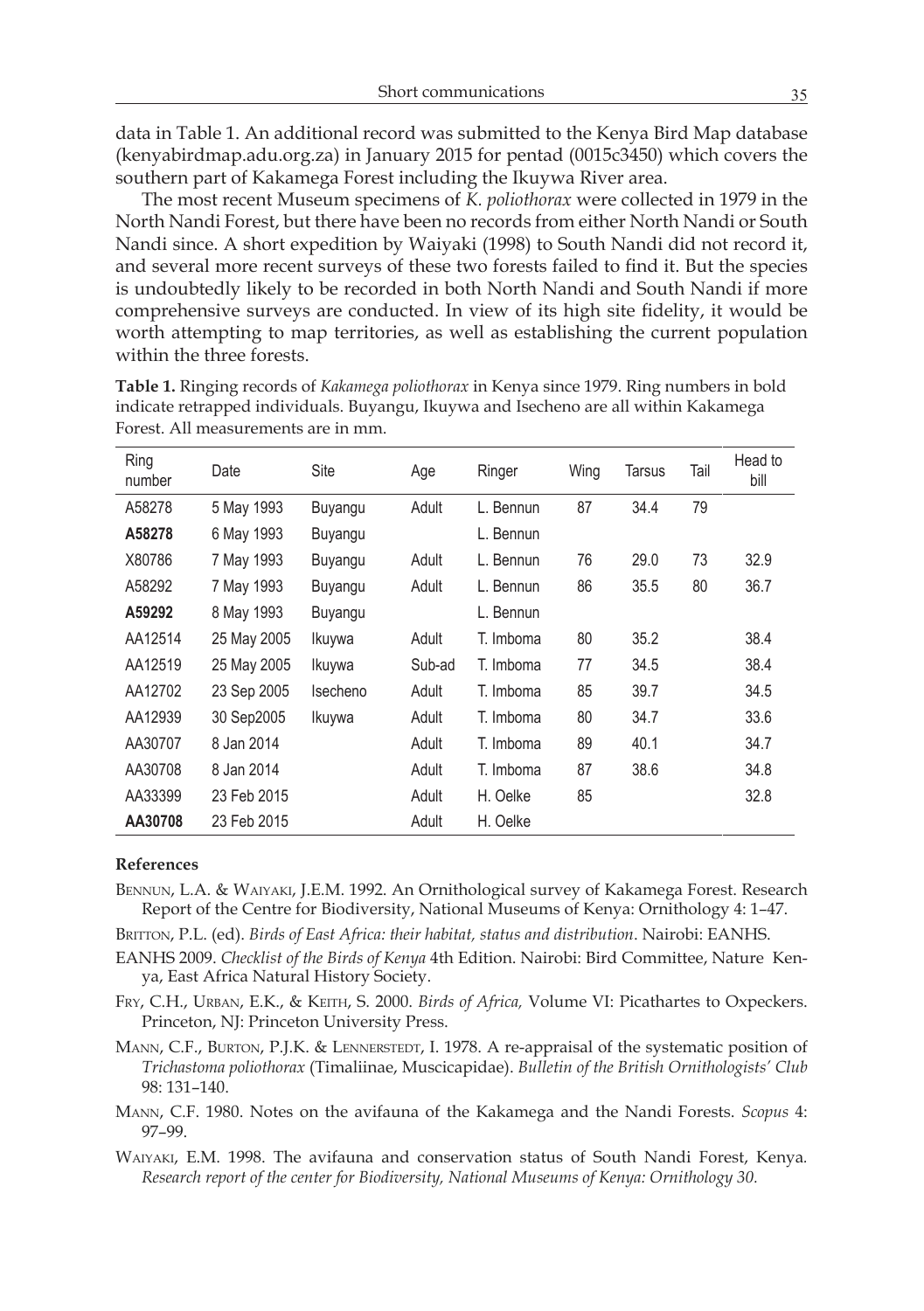Zimmerman, D.A., Turner, D.A., & Pearson, D.J. 1999. *Birds of Kenya and northern Tanzania.* Field guide edition. Princeton, NJ: Princeton University Press.

### **Gladys Kung'u**

*Ornithology Section, National Museums of Kenya, P.O. Box 40658-00100, Nairobi, Kenya. Email: gkungu5@gmail.com*

### **Titus Imboma**

*Ornithology Section, National Museums of Kenya, P.O. Box 40658-00100, Nairobi, Kenya* **Peter Njoroge**

*Ornithology Section, National Museums of Kenya, P.O. Box 40658-00100, Nairobi, Kenya* 

*Scopus* 36(1): 34–36, January 2016 Received 25 May 2015

# **Discovery of a population of Blue-mantled Crested Flycatcher**  *Trochocercus cyanomelas* **in the Mara ecosystem**

Blue-mantled (African) Crested Flycatcher *Trochocercus cyanomelas* is a fairly widespread species throughout sub-Saharan Africa, particularly in the eastern half of the continent. In East Africa, it is represented by two subspecies: *T. c. vivax* in western Tanzania, Burundi, Rwanda, and southern Uganda, and *T. c. bivittatus* in central Kenya and along the Indian Ocean coast from southern Somalia to southern Tanzania. A couple of recent sightings of this species in western Kenya suggest there is an overlooked population near the Mara ecosystem on the Oloololo Escarpment.

The first observation was by TD and DB on 13 February 2015 in a patch of fragmented forest atop the Oloololo Escarpment, about 1km south of Angama Lodge (formerly Ol Kurruk) at 1°16'S, 34°58'E. While some of this forest mosaic can be dense, this particular fragment was characterized by a fairly open understory as a result of frequent cattle usage, with a dense canopy about 2–3 m high. It was at this height that a pair of birds was detected, first by voice, then confirmed by sight as they moved quickly through.

The voice consisted of nasal and somewhat abrasive squeaks and slurs similar to the calls of African Paradise Flycatcher *Terpsiphone viridis*. But this was followed by a beautiful strident series of quickly repeated notes ('*du-du-du-du-du-du*'). This happened a few times, and matched perfectly the song of *T. cyanomelas* in the *eGuide to the Birds of East Africa* (2014), which was consulted minutes later. The sexes were quite different in appearance. TD had a brief but clear view of the head of the female as she perched amongst leaves close overhead. This was uniformly grey with a noticeably pointed, rather shaggy crest, and a hint of an eye-ring. DB had views of the pair as they moved through a small thicket about 2m above ground. The male showed a black head and throat contrasting with white underparts, a pointed crest, dark upperparts with a long narrow white bar across the wing, and a dark tail. The tail was not fanned and showed no prominent white feather tips.

White-tailed Crested-Flycatcher *Elminia albonotatus* might be considered more likely in these forests but was ruled out. This species does not appear to have a strident song of any kind and the sexes are similar. It lacks the well demarcated white underparts and white wing-bar, and continually fans its tail to show white feather tips. Thus, we are confident that our observation was of *T. cyanomelas*. The subspecies *vivax* known from southern Uganda shows much less white on the wing than the